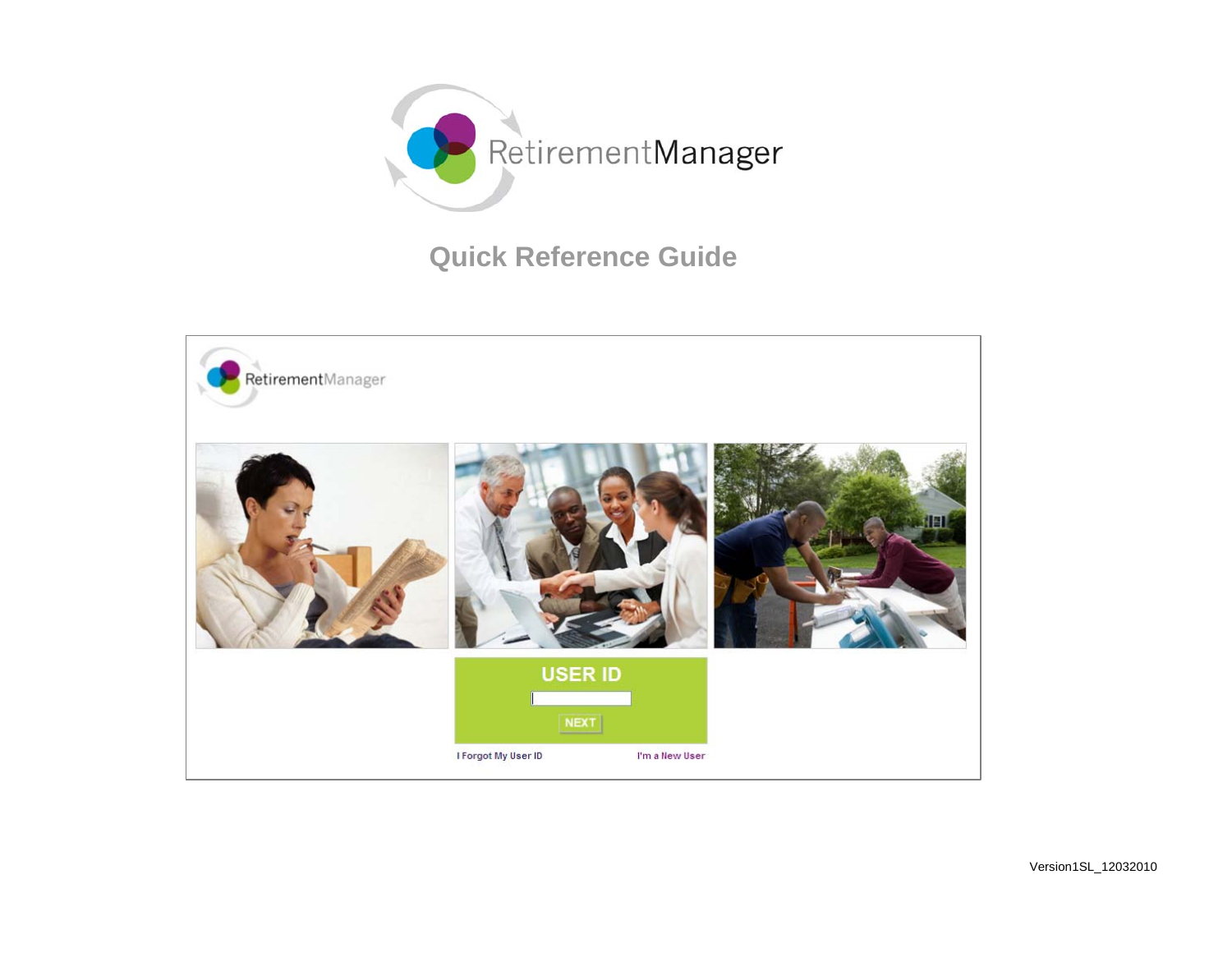

# **Getting Started**

This Retirement Manager participant website Quick Reference Guide will assist you to easily navigate and complete important tasks related to your retirement plan.

# **RetirementManager Website Address**

While you may always access Retirement Manager from <https://www.myretirementmanager.com/>, your employer will also provide you with a custom website address for you to use to help Retirement Manager quickly identify your institution's website. For easy access, you should use this custom website address whenever possible, so be sure to add it as a "Favorite" website!

# **Existing Users**

If you have previously logged in and have been using Retirement Manager, enter your "user ID" on the first page; click "Next"; enter your password on the second page, and click "Submit" to log in.

## **New Users**

If you are new to the Retirement Manager website, you will need to register by providing Retirement Manager with your employer name and some information about yourself.

To register, click the "I'm a New User" link on the main login page and follow the screen prompts for "User Verification" and "Security Profile Setup".



- If you are a new user, click "I'm a New User" to register. **1**
- If you are an existing user, type in your User ID and click "Next"**2**
- Enter your password and click "Submit" **3**